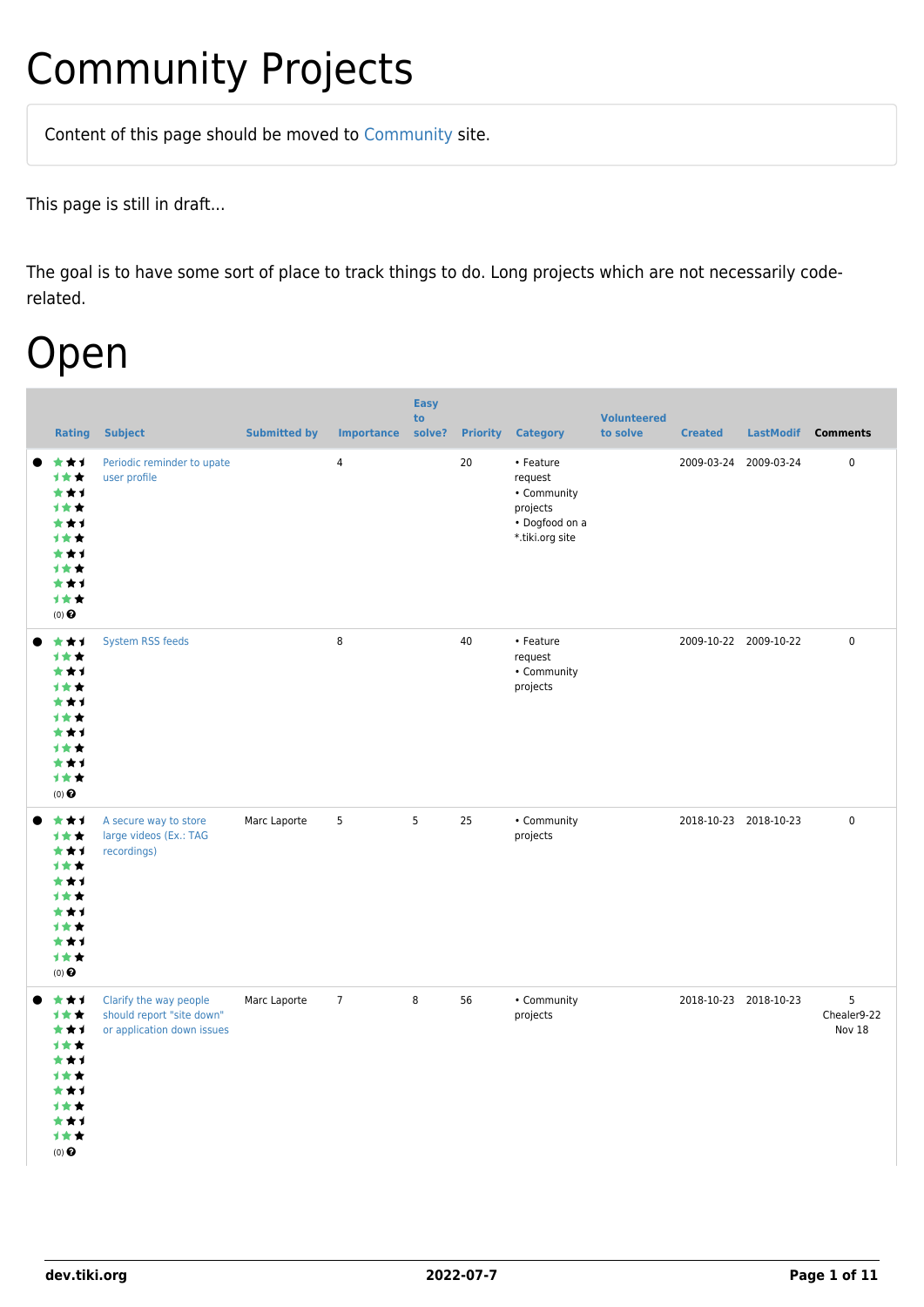| <b>Rating</b>                                                                                 | <b>Subject</b>                                                                 | <b>Submitted by</b>               | <b>Importance</b> | <b>Easy</b><br>to<br>solve? |    | <b>Priority Category</b>                                                                    | <b>Volunteered</b><br>to solve | <b>Created</b>        | <b>LastModif</b>      | <b>Comments</b>                             |
|-----------------------------------------------------------------------------------------------|--------------------------------------------------------------------------------|-----------------------------------|-------------------|-----------------------------|----|---------------------------------------------------------------------------------------------|--------------------------------|-----------------------|-----------------------|---------------------------------------------|
| ***<br>计女女<br>***<br>计女女<br>***<br>计女女<br>***<br>计女女<br>***<br>计女女<br>$(0)$ $\Theta$          | Clarify the way people<br>should report Spam /<br>rubbish issues on *.tiki.org | Marc Laporte                      | $7\overline{ }$   | $\overline{7}$              | 49 | • Community<br>projects                                                                     |                                | 2018-10-23 2018-10-23 |                       | $\pmb{0}$                                   |
| ***<br>计女女<br>***<br>计女女<br>***<br>计女女<br>***<br>计女女<br>***<br>计女女<br>$(0)$ $\Theta$          | <b>CASL Spam Compliance</b>                                                    | drsassafras                       | 9                 | $\overline{7}$              | 63 | • Community<br>projects<br>• Dogfood on a<br>*.tiki.org site<br>• Legislative<br>Compliance |                                |                       | 2018-11-11 2018-11-11 | $\mathsf 0$                                 |
| ***<br>计女女<br>***<br>计女女<br>***<br>计女女<br>***<br>计女女<br>***<br>计女女<br>$(0)$ $\pmb{\Theta}$    | tiki.org emails marked as<br><b>SPAM</b>                                       | G.                                |                   |                             | 25 | • Community<br>projects                                                                     |                                | 2019-04-03 2019-04-03 |                       | $\pmb{0}$                                   |
| ***<br>计女女<br>***<br>计女女<br>***<br>计女女<br>***<br>计女女<br>***<br>计女女<br>$(0)$ $\Theta$          | dev.t.o: form to search for<br>related-to bugs recently<br>broken              | Xavier de Pedro                   | $\overline{7}$    | 5                           | 35 | • Error<br>• Community<br>projects<br>• Dogfood on a<br>*.tiki.org site<br>• Regression     |                                |                       | 2019-07-22 2019-07-22 | $\mathsf 0$                                 |
| ***<br>计女女<br>***<br>计女女<br>***<br>计女女<br>***<br>计女女<br>***<br>计女女<br>$(0)$ $\Theta$          | Proposition: REST API<br>"adaptor" code                                        | Philippe                          | 5                 | 5                           | 25 | • Community<br>projects<br>• Less than 30-<br>minutes fix                                   |                                | 2020-05-18 2020-05-18 |                       | $\overline{2}$<br>jonnybradley-26<br>May 20 |
| ***<br>计女女<br>***<br>计女女<br>***<br>计女女<br>***<br>计女女<br>***<br>计女女<br>$(0)$<br>$\pmb{\Theta}$ | Surveys admin pagination<br>si broken                                          | Bernard Sfez /<br>Tiki Specialist | 8                 | $\overline{7}$              | 56 | • Error<br>• Community<br>projects<br>• Dogfood on a<br>*.tiki.org site                     |                                |                       | 2021-01-31 2021-01-31 | $\mathsf 0$                                 |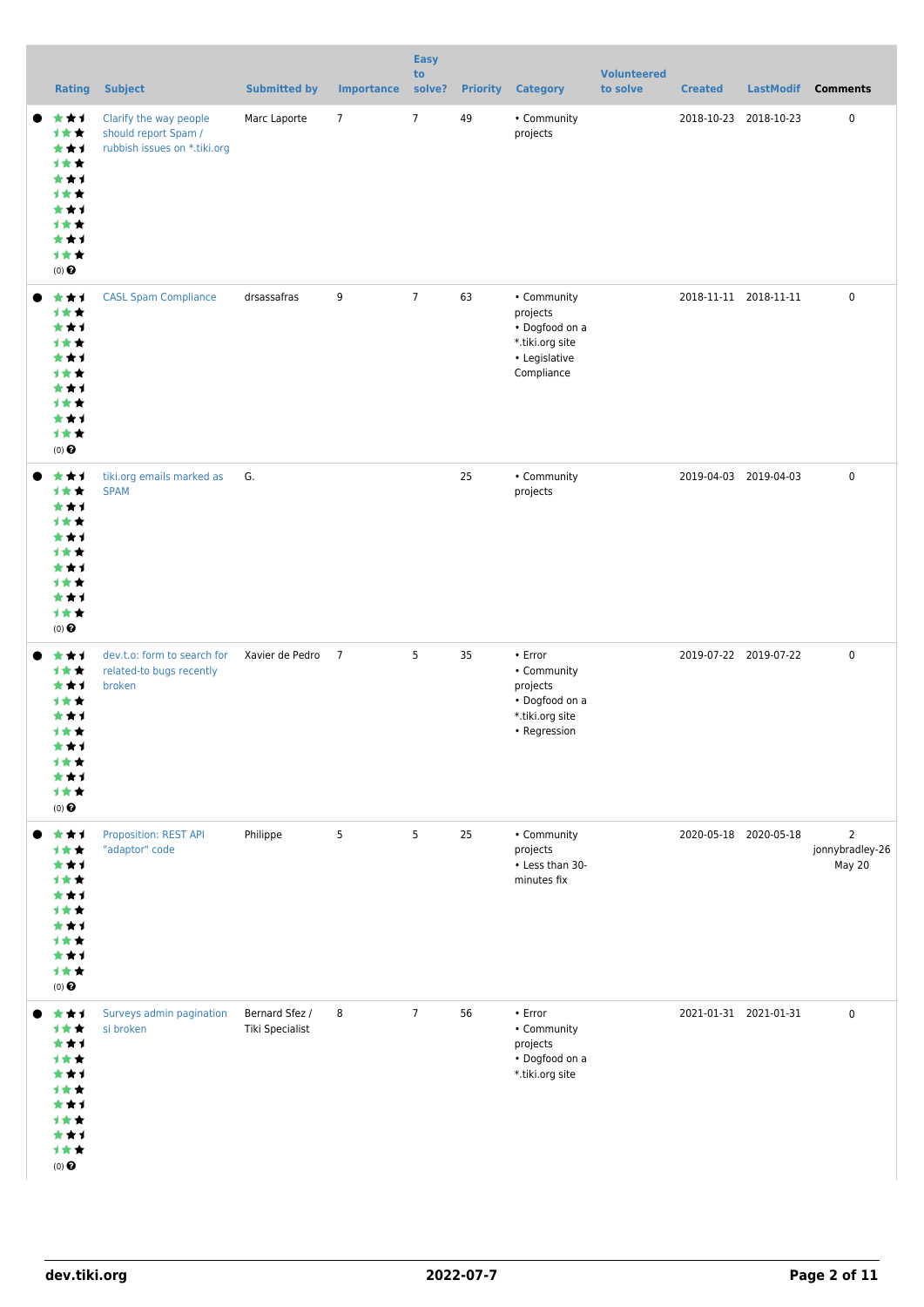| <b>Rating</b>                                                                                                    | <b>Subject</b>                                                                               | <b>Submitted by</b>                      | <b>Importance</b> | <b>Easy</b><br>to<br>solve? | <b>Priority</b> | <b>Category</b>                                                                                             | <b>Volunteered</b><br>to solve | <b>Created</b>        | <b>LastModif</b> | <b>Comments</b>                       |
|------------------------------------------------------------------------------------------------------------------|----------------------------------------------------------------------------------------------|------------------------------------------|-------------------|-----------------------------|-----------------|-------------------------------------------------------------------------------------------------------------|--------------------------------|-----------------------|------------------|---------------------------------------|
| ***<br>计女女<br>***<br>计女女<br>***<br>计女女<br>★★1<br><b>1**</b><br>***<br>计女女<br>$(0)$ $\Theta$                      | newpage option is acting<br>weird (broken) in the Tiki<br>surveys                            | Bernard Sfez /<br>Tiki Specialist        | 6                 | 5                           | 30              | • Error<br>• Community<br>projects<br>• Dogfood on a<br>*.tiki.org site                                     |                                | 2021-01-31 2021-01-31 |                  | $\pmb{0}$                             |
| ***<br>计女女<br>***<br>计女女<br>***<br><b>1**</b><br>***<br>计女女<br>***<br>计女女<br>$(0)$ <sup><math>\odot</math></sup> | Modified dates on tracker<br>view are inconsistent on<br>t.o                                 | Bernard Sfez /<br>Tiki Specialist        | 5                 | 5                           | 25              | • Community<br>projects<br>• Dogfood on a<br>*.tiki.org site<br>• Consistency                               |                                | 2021-02-03 2021-02-03 |                  | $\pmb{0}$                             |
| ***<br>***<br>***<br>计女女<br>***<br>计女女<br>***<br>计女女<br>***<br>计女女<br>$(0)$ $\Theta$                             | Nextv.tiki.org doesn't<br>require authentication and<br>shows up in Google search<br>results | Gary<br>Cunningham-Lee                   | $\overline{7}$    | 8                           | 56              | • Community<br>projects<br>• Dogfood on a<br>*.tiki.org site                                                |                                | 2021-08-17 2021-08-17 |                  | $\pmb{0}$                             |
| ***<br>计女女<br>***<br>1**<br>┢╈┪<br>计女女<br>***<br>计女女<br>★★1<br>计女女<br>$(0)$ $\Theta$                             | Publishing information<br>once and have it shared in<br>many place                           | Bernard Sfez /<br><b>Tiki Specialist</b> | 5                 | 5                           | 25              | • Community<br>projects<br>• Dogfood on a<br>*.tiki.org site                                                |                                | 2021-10-05 2021-10-05 |                  | $\mathsf 0$                           |
| ***<br>计女女<br>***<br>计女女<br>***<br>计女女<br>***<br>计女女<br>***<br>计女女<br>$(0)$ <sup><math>\odot</math></sup>        | Update all<br>information/documentation<br>about how to<br>contribute/participate to<br>Tiki | Marc Laporte                             | $\overline{4}$    | 6                           | 24              | $\bullet$<br>Documentation<br>(or Advocacy)<br>• Community<br>projects<br>• Dogfood on a<br>*.tiki.org site |                                | 2007-07-17 2013-10-28 |                  | $\pmb{0}$                             |
| ***<br>计女女<br>***<br>计女女<br>***<br><b>1**</b><br>***<br>计女女<br>★★1<br>计女女<br>$(1)$<br>$\pmb{\Theta}$             | Sort on Rating field broken<br>on tracker5 at dev.t.o                                        | Xavier de Pedro 6                        |                   | $\overline{4}$              | 24              | • Error<br>• Community<br>projects<br>• Dogfood on a<br>*.tiki.org site                                     |                                | 2008-01-24 2014-09-21 |                  | 3<br>jonnybradley-12<br><b>Mar 15</b> |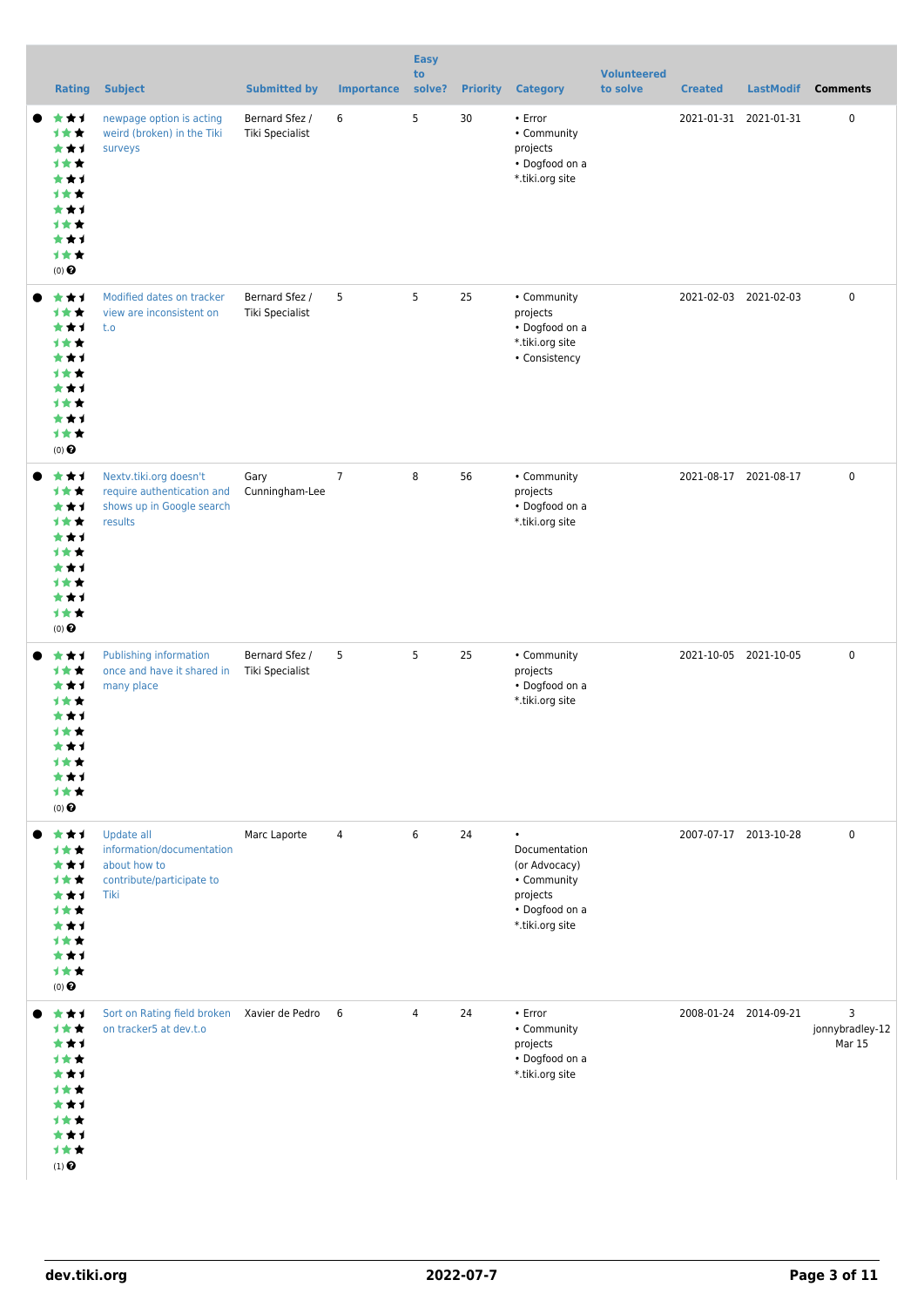| <b>Rating</b>                                                                                                           | <b>Subject</b>                                                                                           | <b>Submitted by</b> | <b>Importance</b> | <b>Easy</b><br>to<br>solve? | <b>Priority</b> | <b>Category</b>                                                                      | <b>Volunteered</b><br>to solve | <b>Created</b> | <b>LastModif</b>      | <b>Comments</b>                  |
|-------------------------------------------------------------------------------------------------------------------------|----------------------------------------------------------------------------------------------------------|---------------------|-------------------|-----------------------------|-----------------|--------------------------------------------------------------------------------------|--------------------------------|----------------|-----------------------|----------------------------------|
| ***<br>计女女<br>***<br><b>1**</b><br>***<br><b>1**</b><br>***<br>1★★<br>***<br>计女女<br>$(0)$ $\odot$                       | <b>OpenSourceCMS type</b><br>demo to test/develop and<br>show off profiles                               | Marc Laporte        | 8                 | $\overline{7}$              | 56              | • Feature<br>request<br>• Community<br>projects<br>• Dogfood on a<br>*.tiki.org site |                                |                | 2008-01-29 2018-10-19 | $\overline{2}$<br>luci-22 Oct 18 |
| ***<br>计女女<br>***<br>计女女<br>***<br>1★★<br>***<br><b>1**</b><br>***<br>1★★<br>$(0)$ $\odot$                              | RFE: admin interface 4<br>template message emailed<br>to new users to a group<br>(registered, or others) | Xavier de Pedro     | 8                 |                             | 40              | • Feature<br>request<br>• Community<br>projects<br>• Dogfood on a<br>*.tiki.org site |                                |                | 2009-03-28 2011-10-03 | $\overline{2}$<br>xavi-30 Mar 09 |
| ***<br>1★★<br>***<br>计女女<br>***<br><b>1**</b><br>***<br>计女女<br>***<br>1★★<br>$(0)$ $\odot$                              | Structure orphans as a wiki<br>plugin and in tiki-<br>admin structures.php                               |                     | $\overline{7}$    |                             | 35              | • Feature<br>request<br>• Community<br>projects<br>• Dogfood on a<br>*.tiki.org site |                                |                | 2009-04-19 2009-04-24 | $\mathbf 0$                      |
| ***<br><b>1**</b><br>★★1<br>1★★<br>***<br><b>1**</b><br>***<br>计女女<br>***<br>计女女<br>$(0)$ <sup><math>\odot</math></sup> | keep user information as<br>the user selected on tw.o                                                    | Xavier de Pedro     | $\overline{4}$    |                             | 20              | • Community<br>projects<br>• Dogfood on a<br>*.tiki.org site<br>• Regression         |                                |                | 2009-07-06 2009-07-06 | $\mathbf 0$                      |

### «

### 1 (current)

- [2](https://dev.tiki.org/tiki-print.php?tr_sort_mode1=f_48_asc&page=Community+Projects&tr_offset1=20)
- [3](https://dev.tiki.org/tiki-print.php?tr_sort_mode1=f_48_asc&page=Community+Projects&tr_offset1=40)
- [4](https://dev.tiki.org/tiki-print.php?tr_sort_mode1=f_48_asc&page=Community+Projects&tr_offset1=60)
- [5](https://dev.tiki.org/tiki-print.php?tr_sort_mode1=f_48_asc&page=Community+Projects&tr_offset1=80)
- [6](https://dev.tiki.org/tiki-print.php?tr_sort_mode1=f_48_asc&page=Community+Projects&tr_offset1=100)
- [7](https://dev.tiki.org/tiki-print.php?tr_sort_mode1=f_48_asc&page=Community+Projects&tr_offset1=120)
- [»](https://dev.tiki.org/tiki-print.php?tr_sort_mode1=f_48_asc&page=Community+Projects&tr_offset1=20)

# Pending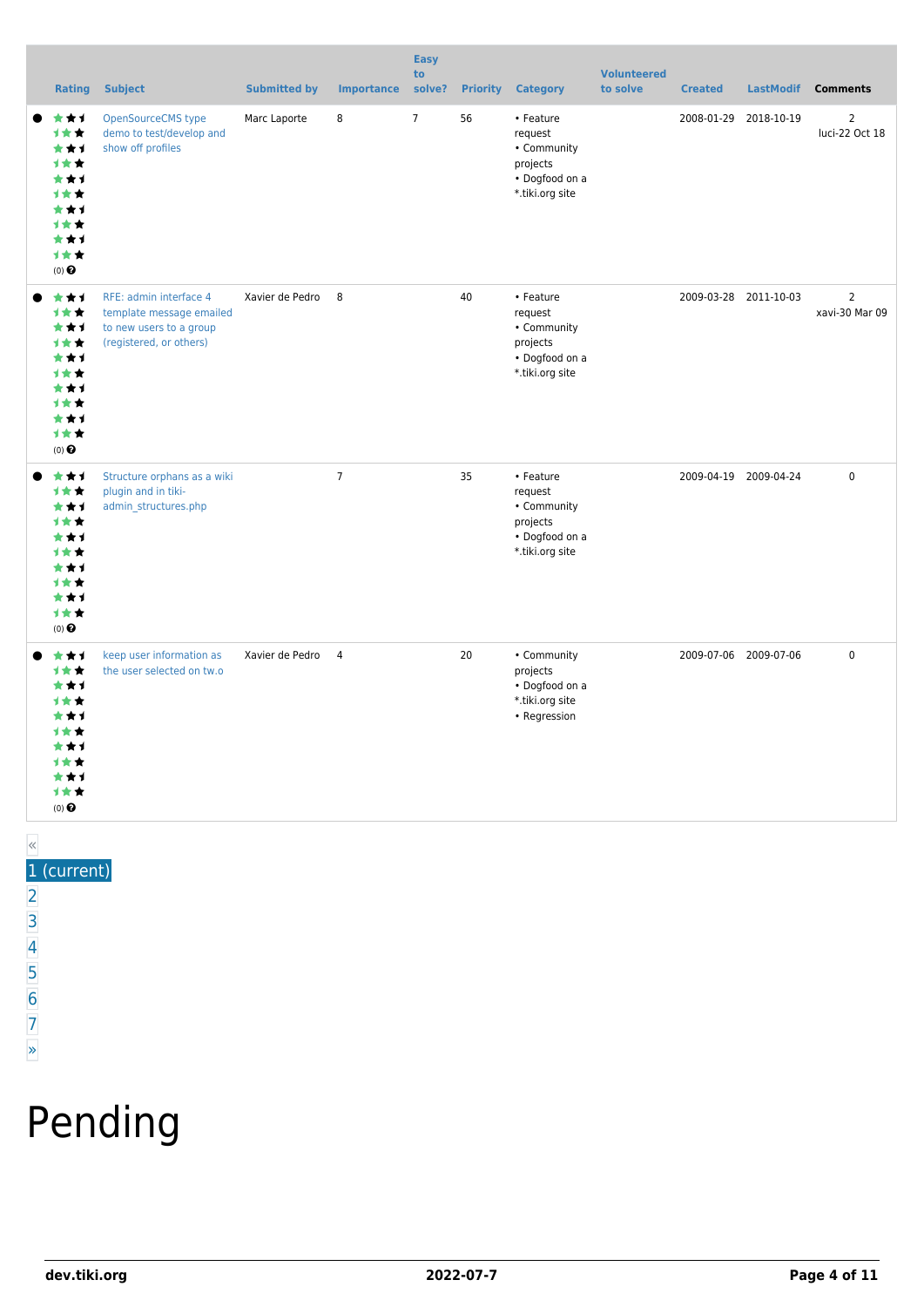|           | <b>Rating</b>                                                                                                                 | <b>Subject</b>                                                                                                  | <b>Submitted</b><br>by | <b>Importance</b> | <b>Easy</b><br>to<br>solve? | <b>Priority</b> | <b>Category</b>                                                                                                                                              | <b>Volunteered</b><br>to solve | <b>Created</b> | <b>LastModif</b>      | <b>Comments</b>                            |
|-----------|-------------------------------------------------------------------------------------------------------------------------------|-----------------------------------------------------------------------------------------------------------------|------------------------|-------------------|-----------------------------|-----------------|--------------------------------------------------------------------------------------------------------------------------------------------------------------|--------------------------------|----------------|-----------------------|--------------------------------------------|
| $\bullet$ | ***<br>计女女<br>***<br>计女女<br>***<br>计女女<br>***<br>计女女<br>***<br>1★★<br>$(0)$ <sup><math>\odot</math></sup>                     | A backup script that can be put on a<br>cron job to save to a distant backup<br>server                          | Marc<br>Laporte        | 10 high           | 9                           | 90              | • Feature<br>request<br>$\bullet$<br>Community<br>projects                                                                                                   | nkoth                          |                | 2013-08-19 2013-11-13 | $\mathbf{1}$<br>marclaporte-18<br>Sep 13   |
|           | $0 \star \star \star$<br>计女女<br>***<br>1★★<br>***<br>计女女<br>***<br>计女女<br>***<br>计女女<br>(0)                                   | Update<br>http://tiki.org/Official+Directors+Filing<br>with latest information on<br>incorporation filing       | Marc<br>Laporte        | 8                 | 9                           | 72              | $\bullet$<br>Community<br>projects                                                                                                                           | Nelson Ko                      |                | 2013-09-08 2013-10-28 | 0                                          |
|           | $0 \star \star \star$<br>计女女<br>***<br>计女女<br>***<br>计女女<br>***<br>计女女<br>***<br>计女女<br>$(0)$ $\Theta$                        | Applying Personal Blog and Profile<br>fails                                                                     | Saša<br>Janiška        | 8                 | 6                           | 48              | • Error<br>$\bullet$<br>Community<br>projects<br>Regression                                                                                                  |                                |                | 2018-08-07 2018-08-10 | 11<br>Chealer9-17<br>Aug 18                |
|           | $0 \star \star \star$<br>计女女<br>***<br>计女女<br>★★1<br>1 <del>*</del> *<br>***<br>计女女<br>***<br><b>1 ★ ★</b><br>$(0)$ $\odot$   | Missing & used plugins reporting +<br>Plugin security and approval: need a<br>listing + notification email      | Marc<br>Laporte        | 9 high            |                             | 45              | • Feature<br>request<br>$\bullet$<br>Community<br>projects<br>• Dogfood<br>on a<br>*.tiki.org<br>site<br>$\bullet$<br>Regression<br>$\bullet$<br>Consistency |                                |                | 2008-10-29 2009-05-04 | $\pmb{0}$                                  |
|           | $0 \star \star \star$<br>计女女<br>***<br><b>1**</b><br>***<br><b>1**</b><br>***<br>计女女<br>***<br>计女女<br>$(0)$<br>$\pmb{\Theta}$ | 15.x+: Expose back preference filters<br>on Admin UI for new tiki admins                                        | Xavier de<br>Pedro     | $\overline{7}$    | 6                           | 42              | • Usability<br>$\bullet$<br>Community<br>projects<br>• Dogfood<br>on a<br>*.tiki.org<br>site<br>$\bullet$<br>Regression                                      | Jonny Bradley                  |                | 2016-08-03 2016-09-29 | $\overline{2}$<br>marclaporte-31<br>May 18 |
|           | $0$ $*$ $*$ $*$<br>计女女<br>***<br>***<br>***<br>计女女<br>***<br>1★★<br>***<br>计女女<br>$(0)$ $\odot$                               | Some stats for CVS and SVN activity :: Marc<br>looking for a volunteer to host stats<br>server and maintain app | Laporte                | 8                 |                             | 40              | $\bullet$<br>Community<br>projects<br>• Dogfood<br>on a<br>*.tiki.org<br>site                                                                                | Lorinc                         |                | 2008-04-12 2008-05-19 | 0                                          |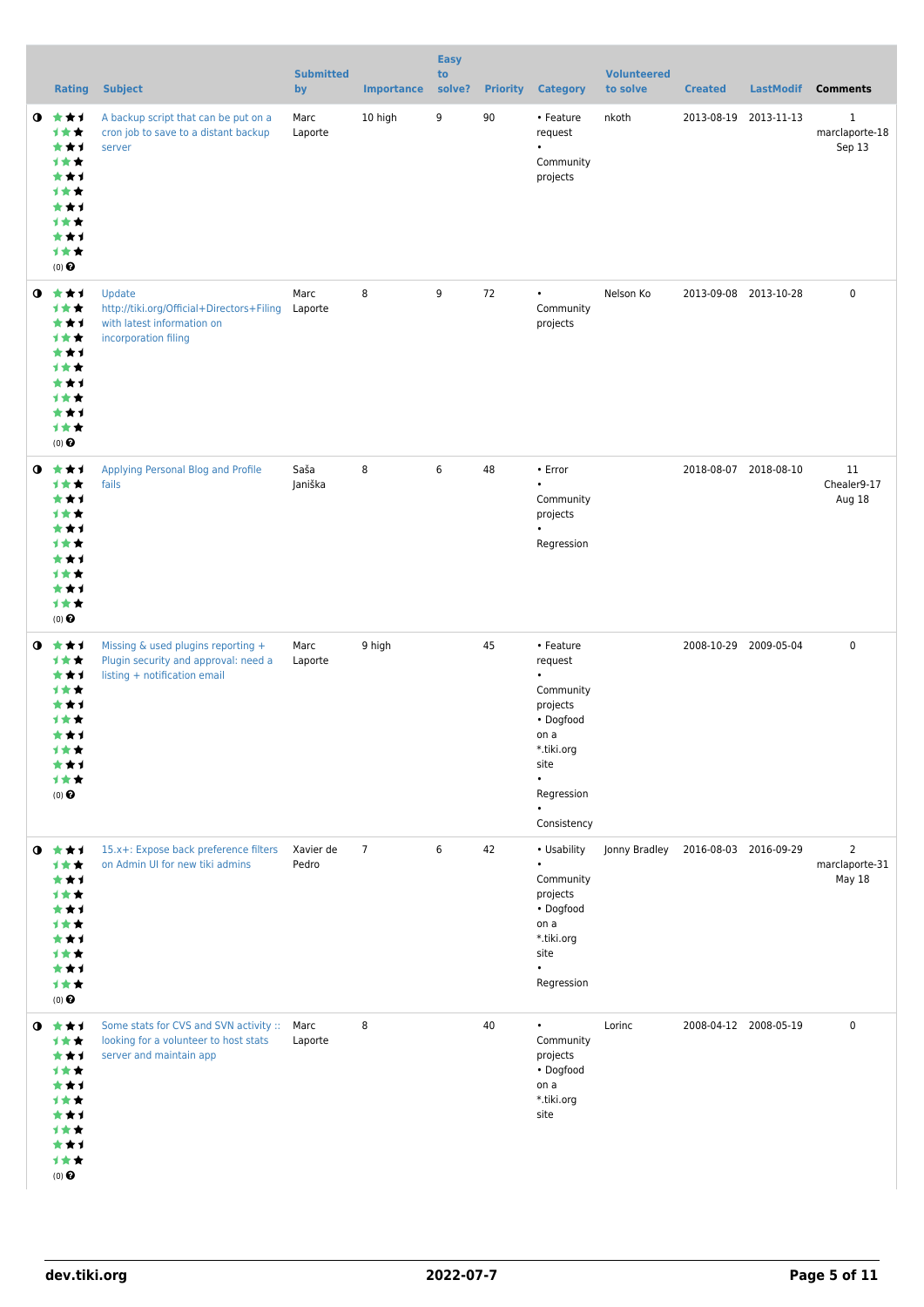|           | <b>Rating</b>                                                                                                            | <b>Subject</b>                                                                                       | <b>Submitted</b><br>by | <b>Importance</b> | <b>Easy</b><br>to<br>solve? |    | <b>Priority Category</b>                                                                                            | <b>Volunteered</b><br>to solve | <b>Created</b>        | <b>LastModif</b> | <b>Comments</b>                      |
|-----------|--------------------------------------------------------------------------------------------------------------------------|------------------------------------------------------------------------------------------------------|------------------------|-------------------|-----------------------------|----|---------------------------------------------------------------------------------------------------------------------|--------------------------------|-----------------------|------------------|--------------------------------------|
|           | $0 \star \star \star$<br>计女女<br>***<br>1★★<br>***<br>计女女<br>***<br>计女女<br>***<br>1★★<br>$(0)$ $\Theta$                   | Optional reporting of anonymized<br>usage stats (which features are used,<br>how many accounts, etc) | Marc<br>Laporte        | 8                 |                             | 40 | • Feature<br>request<br>$\bullet$<br>Community<br>projects                                                          | Marc Laporte                   | 2008-11-01 2008-11-08 |                  | 0                                    |
|           | $0 \star \star \star$<br>1★★<br>***<br>计女女<br>***<br><b>1**</b><br>***<br>计女女<br>***<br>计女女<br>$(0)$ $\odot$             | plugin list filter by category doesn't<br>work on dev.t.o                                            | Xavier de<br>Pedro     | 8                 | 5                           | 40 | • Error<br>$\bullet$<br>Community<br>projects<br>• Dogfood<br>on a<br>*.tiki.org<br>site<br>$\bullet$<br>Regression |                                | 2019-07-09 2019-08-17 |                  | 0                                    |
| $\bullet$ | ***<br>1★★<br>***<br>计女女<br>***<br>计女女<br>***<br>计女女<br>***<br>计女女<br>$(1)$ $\odot$                                      | Tracker - field type items list                                                                      | Torsten<br>Fabricius   | 10 high           | 3                           | 30 | • Support<br>request<br>$\bullet$<br>Community<br>projects                                                          | WolfgangA                      | 2015-04-05 2018-12-28 |                  | 3<br>Jyhem-03 Jan<br>19              |
|           | $0 \star \star \star$<br>计女女<br>***<br>计女女<br>***<br><b>1 ★ ★</b><br>***<br>才女女<br>***<br>计女女<br>$(1)$<br>$\pmb{\Theta}$ | doc.t.o 19.x: I can't upload images to<br>wiki pages (CSRF) with elFinder                            | Xavier de<br>Pedro     | 6                 | 5                           | 30 | • Error<br>$\bullet$<br>Community<br>projects<br>• Dogfood<br>on a<br>*.tiki.org<br>site<br>$\bullet$<br>Regression |                                | 2018-11-18 2019-01-21 |                  | 6<br>lindon-17 Nov<br>19             |
|           | $0 \star \star \star$<br>计女女<br>***<br>1★★<br>***<br>计女女<br>***<br>1★★<br>***<br>计女女<br>$(0)$ $\odot$                    | Adding "x-cms-engine: tikiwiki" in<br><b>HTTP headers</b>                                            | Marc<br>Laporte        | 5                 |                             | 25 | • Feature<br>request<br>$\bullet$<br>Community<br>projects                                                          |                                | 2008-02-08 2008-02-08 |                  | $\mathbf{1}$<br>gmartin-12 Feb<br>08 |
|           | $0 \star \star \star$<br>计女女<br>***<br>计女女<br>***<br>计女女<br>***<br><b>1**</b><br>***<br>计女女<br>$(0)$ $\Theta$            | How to force the login process                                                                       | llamonica              | 5                 |                             | 25 | • Feature<br>request<br>• Support<br>request<br>Community<br>projects                                               | Beestje                        | 2009-02-17 2009-05-14 |                  | 0                                    |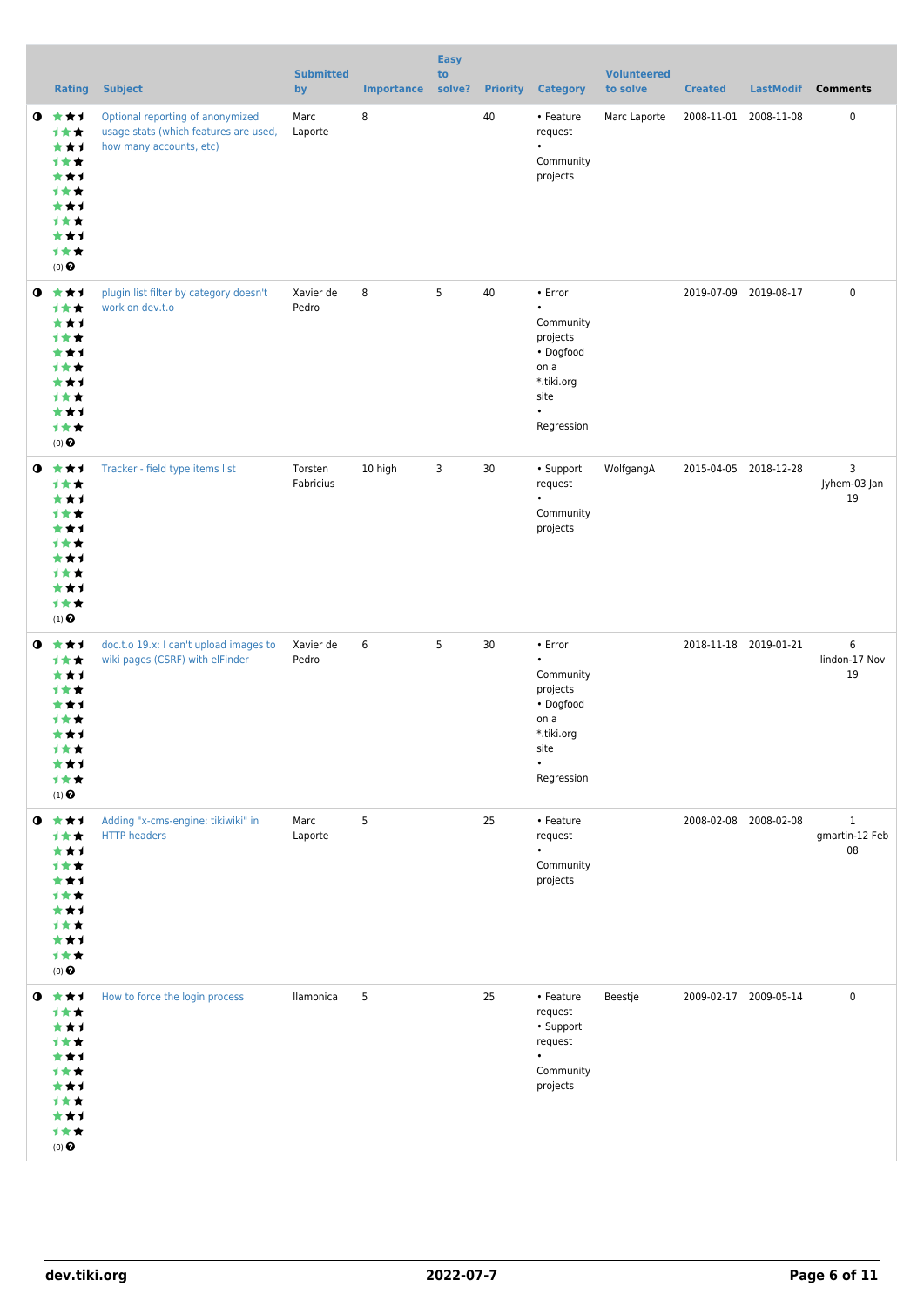|           | <b>Rating</b>                                                                                             | <b>Subject</b>                                                                                      | <b>Submitted</b><br>by         | <b>Importance</b> | <b>Easy</b><br>to<br>solve? |    | <b>Priority Category</b>                                                                                             | <b>Volunteered</b><br>to solve | <b>Created</b>        | <b>LastModif</b>      | <b>Comments</b>                             |
|-----------|-----------------------------------------------------------------------------------------------------------|-----------------------------------------------------------------------------------------------------|--------------------------------|-------------------|-----------------------------|----|----------------------------------------------------------------------------------------------------------------------|--------------------------------|-----------------------|-----------------------|---------------------------------------------|
| $\bullet$ | 大大才<br>计女女<br>***<br>计女女<br>***<br><b>1**</b><br>***<br>计女女<br>***<br>计女女<br>$(0)$ $\odot$                | Make sure Tiki is offered by all server<br>control panels                                           | Marc<br>Laporte                | 5                 |                             | 25 | $\bullet$<br>Community<br>projects                                                                                   | Marc Laporte                   | 2006-01-17 2021-10-05 |                       | 0                                           |
| $\bullet$ | 大大才<br>计女女<br>***<br>1★★<br>***<br><b>1**</b><br>***<br>计女女<br>***<br>计女女<br>$(0)$ $\odot$                | Tracker events en dev.t.o tiki-<br>batch_todo.php unexpected ? in<br>initlib.php                    | Xavi (as<br>xavidp -<br>admin) | 5                 | 5                           | 25 | • Error<br>$\bullet$<br>Community<br>projects<br>• Dogfood<br>on a<br>*.tiki.org<br>site<br>$\bullet$<br>Regression  |                                |                       | 2020-10-18 2020-10-28 | $\overline{2}$<br>jonnybradley-28<br>Oct 20 |
| $\bullet$ | ***<br>计女女<br>***<br>计女女<br>***<br>计女女<br>***<br>计女女<br>***<br>计女女<br>$(0)$ $\odot$                       | allow seing username in user tracker<br>at registration time, step 2 (filling<br>user tracker item) | Xavier de<br>Pedro             | 4                 |                             | 20 | • Usability<br>• Feature<br>request<br>$\bullet$<br>Community<br>projects<br>• Dogfood<br>on a<br>*.tiki.org<br>site |                                | 2008-07-10 2008-07-10 |                       | 0                                           |
| $\bullet$ | ***<br>计女女<br>***<br>计女女<br>***<br>1 <del>*</del> *<br>***<br>计女女<br>***<br>计女女<br>$(0)$ $\Theta$         | articles needs aids to fight spam (e.g.<br>admins see tiki-list_submissions.php<br>at info.tw.o)    | Xavier de<br>Pedro             | 4                 |                             | 20 | • Feature<br>request<br>Community<br>projects<br>• Dogfood<br>on a<br>*.tiki.org<br>site                             |                                | 2008-08-14 2008-08-14 |                       | 0                                           |
|           | $0$ $*$ $*$ $*$<br>计女女<br>***<br>计女女<br>***<br>1★★<br>***<br>计女女<br>***<br>1★★<br>$(0)$ $\Theta$          | TikiBountySystem                                                                                    | Xavi (as<br>xavidp -<br>admin) | $\overline{4}$    |                             | 20 | • Feature<br>request<br>Community<br>projects                                                                        |                                |                       | 2005-07-01 2021-09-30 | $\mathbf{1}$<br>Bsfez-30 Sep 21             |
| $\bullet$ | 大大士<br>计女女<br>***<br>计女女<br>***<br>计女女<br>***<br>1★★<br>***<br>计女女<br>$(0)$ <sup><math>\odot</math></sup> | Dogfood: aggregate all the RSS feeds<br>from all *.tikiwiki.org sites                               | Marc<br>Laporte                | 3                 |                             | 15 | $\bullet$<br>Community<br>projects<br>• Dogfood<br>on a<br>*.tiki.org<br>site                                        |                                | 2007-06-12 2007-06-12 |                       | 0                                           |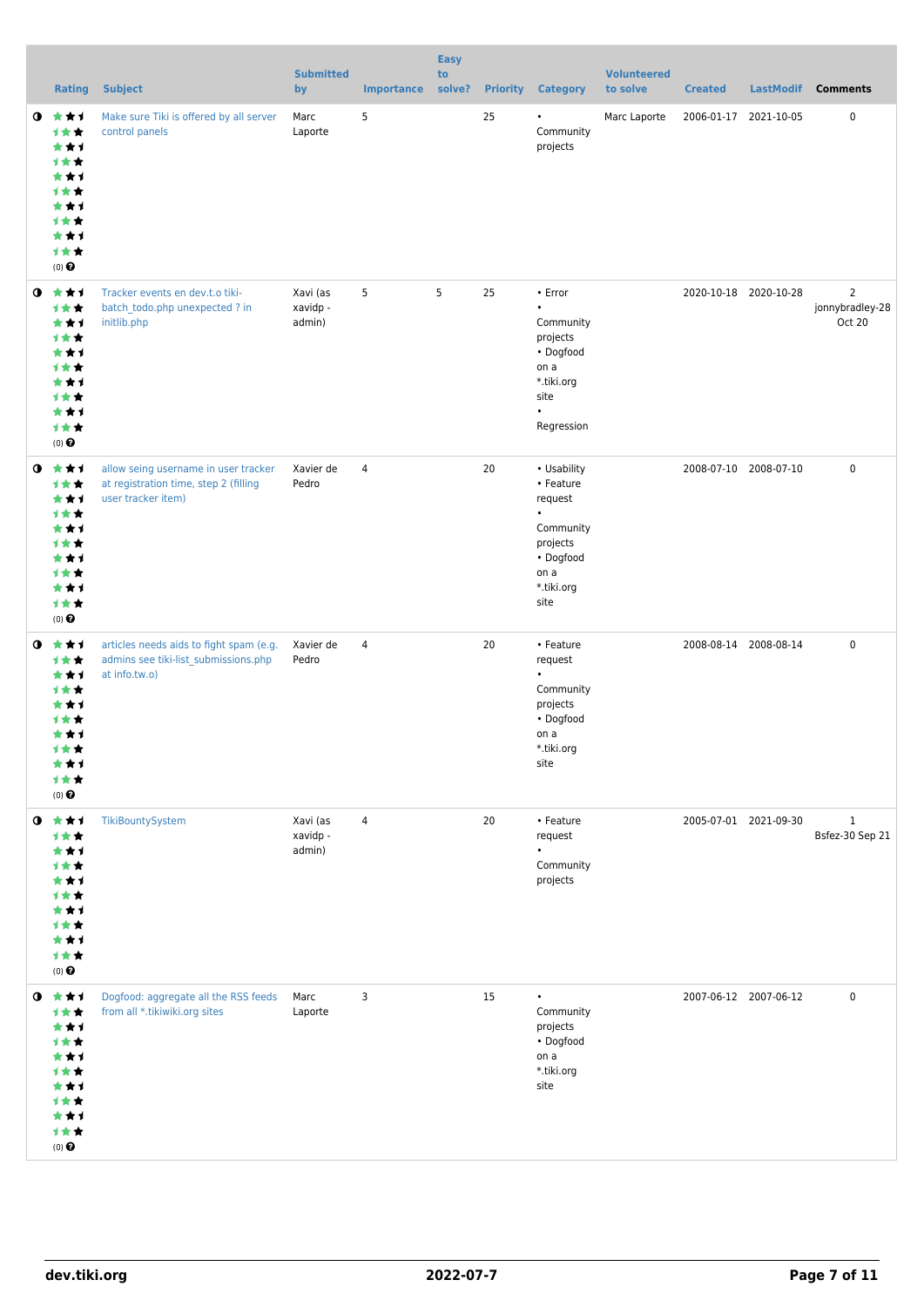## Closed

|                       | <b>Rating</b>                                                                              | <b>Subject</b>                                                                                                                                                              | <b>Submitted</b><br>by               | <b>Importance</b> | <b>Easy</b><br>to<br>solve? | <b>Priority</b> | <b>Category</b>                                                                                                                                       | <b>Volunteered</b><br>to solve | <b>Created</b>        | <b>LastModif</b>      | <b>Comments</b>                           |
|-----------------------|--------------------------------------------------------------------------------------------|-----------------------------------------------------------------------------------------------------------------------------------------------------------------------------|--------------------------------------|-------------------|-----------------------------|-----------------|-------------------------------------------------------------------------------------------------------------------------------------------------------|--------------------------------|-----------------------|-----------------------|-------------------------------------------|
| $\boldsymbol{\Omega}$ | ***<br>计女女<br>***<br>计女女<br>***<br>计女女<br>***<br>1**<br>***<br>计女女<br>$(0)$ $\odot$        | BrowserTitle is empty after<br>upgrading Tiki                                                                                                                               | Bernard<br>Sfez / Tiki<br>Specialist | 10 high           | 10<br>easy                  | 99              | • Community<br>projects<br>• Regression<br>• Less than<br>30-minutes fix<br>• Release<br>Blocker                                                      |                                | 2017-01-30            | 2017-01-30            | 0                                         |
| $\boldsymbol{\Omega}$ | ***<br>计女女<br>***<br>计女女<br>***<br><b>1★★</b><br>***<br>1★★<br>***<br>计女女<br>$(1)$ $\odot$ | dev.t.o 13.x: add some scrollbar<br>at the top of wide tables in<br>Bootstrapped themes, since they<br>look as with less content for new<br>users or unexperienced visitors | Xavier de<br>Pedro                   | 10 high           | 9                           | 90              | • Usability<br>• Community<br>projects<br>• Dogfood on<br>a *.tiki.org site<br>• Conflict of<br>two features<br>(each works<br>well<br>independently) |                                |                       | 2014-09-21 2019-07-21 | $\overline{7}$<br>xavi-21 Jul 19          |
| $\boldsymbol{\omega}$ | ***<br>计女女<br>***<br>计女女<br>***<br>计女女<br>***<br>计女女<br>***<br>计女女<br>$(0)$ $\pmb{\Theta}$ | Tiki community server backups<br>not working                                                                                                                                | Jonny<br><b>Bradley</b>              | 9                 | $\mathbf{1}$<br>difficult   | 9               | • Community<br>projects                                                                                                                               | amette                         |                       | 2017-03-21 2017-06-18 | 3<br>amette-21 Mar<br>17                  |
| $\boldsymbol{\Omega}$ | ***<br>计女女<br>***<br>计女女<br>***<br>1★★<br>***<br>1★★<br>*1<br>计女女<br>$(0)$ $\Theta$        | Dogfood Forum and List<br>Synchronization between tw.o<br>forums and SourceForge Mailing<br>Lists                                                                           | Marc<br>Laporte                      | 9 high            | 9                           | 81              | • Community<br>projects<br>• Dogfood on<br>a *.tiki.org site                                                                                          |                                |                       | 2009-02-03 2013-03-04 | $\overline{2}$<br>xavi-04 Feb 09          |
|                       | ◎ ★★1<br>***<br>***<br>计女女<br>***<br>计女女<br>***<br>计女女<br>***<br>计女女<br>$(0)$ $\Theta$     | Change the release script to stop<br>linking to ReleaseNotesXYZ (Use<br>doc.tiki.org/TikiX instead)                                                                         | Marc<br>Laporte                      | 9                 | 9                           | 81              | • Usability<br>• Community<br>projects                                                                                                                | nkoth                          |                       | 2013-11-03 2013-11-16 | $\pmb{0}$                                 |
|                       | ◎ ★★1<br>计女女<br>***<br>计女女<br>***<br>计女女<br>***<br>计女女<br>***<br>计女女<br>$(0)$ $\odot$      | can't upload an image to a file<br>gallery in doc.t.o with elfinder<br>(default UI) since 16.x                                                                              | Xavier de<br>Pedro                   | 9                 | 9                           | 81              | • Community<br>projects<br>• Dogfood on<br>a *.tiki.org site<br>• Regression<br>• Release<br>Blocker                                                  | Jonny Bradley                  | 2016-11-18 2017-01-12 |                       | $\mathbf{1}$<br>jonnybradley-12<br>Jan 17 |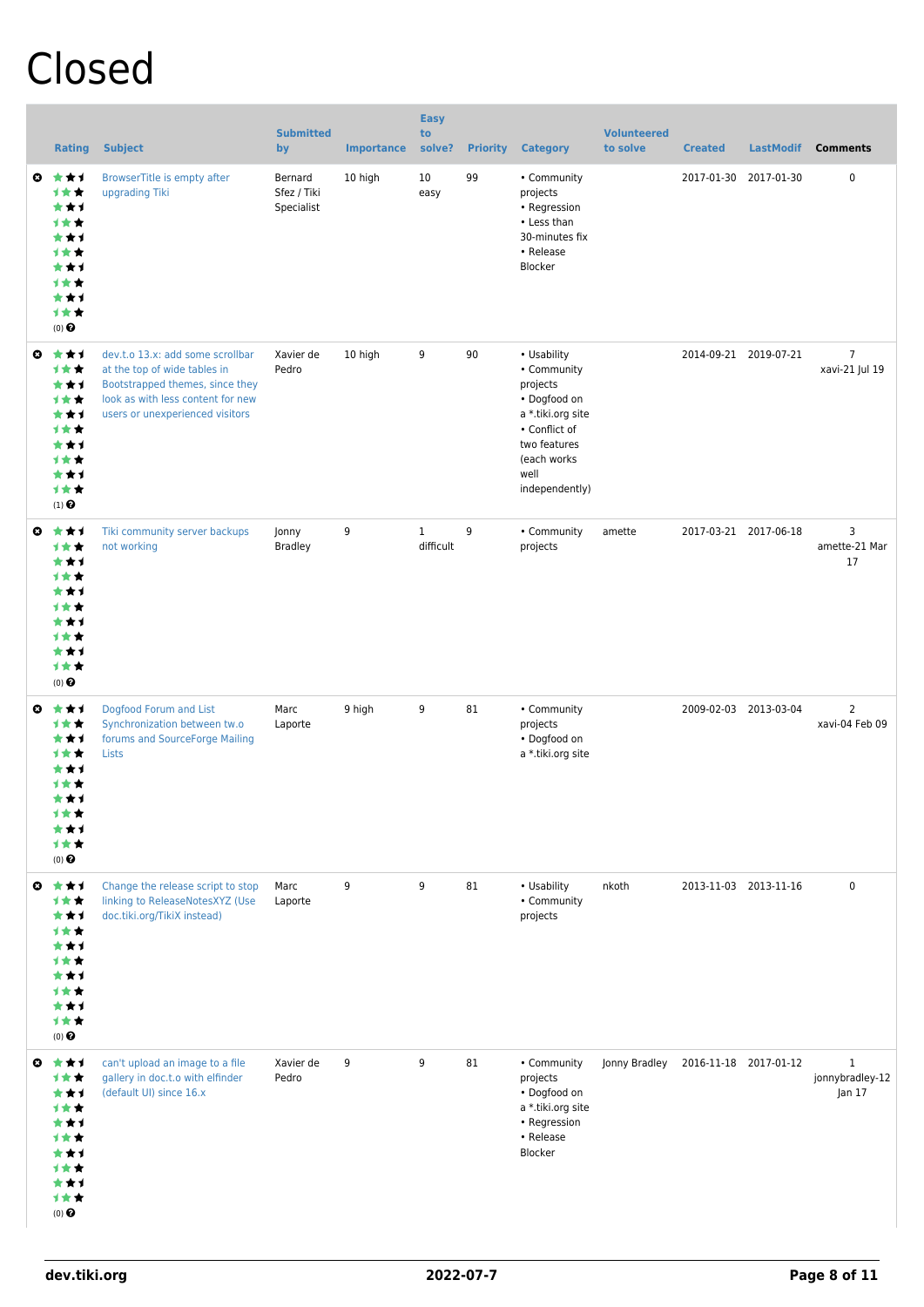|   | <b>Rating</b>                                                                           | <b>Subject</b>                                                                                   | <b>Submitted</b><br>by               | <b>Importance</b> | <b>Easy</b><br>to<br>solve? | <b>Priority</b> | <b>Category</b>                                                                                               | <b>Volunteered</b><br>to solve | <b>Created</b>        | <b>LastModif</b>      | <b>Comments</b>                           |
|---|-----------------------------------------------------------------------------------------|--------------------------------------------------------------------------------------------------|--------------------------------------|-------------------|-----------------------------|-----------------|---------------------------------------------------------------------------------------------------------------|--------------------------------|-----------------------|-----------------------|-------------------------------------------|
| O | 大大才<br>计女女<br>***<br>1★★<br>***<br>计女女<br>***<br><b>1**</b><br>***<br>1★★<br>(0)        | Tracker item status filter not<br>working on dev.tiki.org (wishlist)                             | Bernard<br>Sfez / Tiki<br>Specialist | 8                 | 10<br>easy                  | 80              | • Community<br>projects<br>• Dogfood on<br>a *.tiki.org site<br>• Regression<br>• Less than<br>30-minutes fix |                                |                       | 2016-04-12 2017-01-11 | $\mathbf{1}$<br>jonnybradley-12<br>Apr 16 |
| O | ***<br>计女女<br>***<br>计女女<br>***<br><b>1**</b><br>***<br><b>1**</b><br>***<br>1★★<br>(0) | Installer language selection is<br>wrongly changed by Tlki                                       | Bernard<br>Sfez / Tiki<br>Specialist | 10 high           | 8                           | 80              | • Community<br>projects<br>• Consistency<br>• Less than<br>30-minutes fix<br>• Release<br>Blocker             | Jonny Bradley                  | 2017-01-11 2017-01-12 |                       | $\mathbf{1}$<br>Bsfez-12 Jan 17           |
| O | ***<br>计女女<br>***<br>1★★<br>***<br>计女女<br>***<br>计女女<br>***<br>1★★<br>$(0)$ $\odot$     | Username minimum character<br>error is displayed even if no error                                | Bernard<br>Sfez / Tiki<br>Specialist | 10 high           | 8                           | 80              | • Error<br>• Community<br>projects<br>• Dogfood on<br>a *.tiki.org site                                       | Jonny Bradley                  | 2017-03-30 2017-05-18 |                       | $\mathbf{1}$<br>Bsfez-11 May<br>17        |
| O | ***<br>计女女<br>***<br>计女女<br>***<br>计女女<br>***<br>计女女<br>***<br>1★★<br>$(0)$ $\odot$     | Login is required to reach forums<br>on tiki.org: Tikiwiki-devel<br>(mailman list mirror)        | Marc<br>Laporte                      | 8                 | 10<br>easy                  | 80              | • Community<br>projects                                                                                       |                                | 2019-03-30 2020-12-16 |                       | $\mathbf{1}$<br>luci-31 Mar 19            |
| ◒ | ***<br>计女女<br>***<br>计女女<br>***<br>计女女<br>***<br>计女女<br>***<br>计女女<br>$(0)$ $\odot$     | Tool 'Choose or upload images' in<br>dev.t.o/make+a+wish reloads the<br>page loosing all content | Xavier de<br>Pedro                   | 9                 | 8                           | 72              | • Usability<br>• Community<br>projects<br>• Dogfood on<br>a *.tiki.org site<br>• Regression                   | Jonny Bradley                  | 2016-07-04 2016-07-08 |                       | $\pmb{0}$                                 |
|   | ◎ ★★1<br>计女女<br>***<br>计女女<br>***<br>计女女<br>***<br>计女女<br>***<br>计女女<br>$(0)$ $\odot$   | wikiplugin inside tracker item are<br>integrated in the wiki autotoc                             | Bernard<br>Sfez / Tiki<br>Specialist | 10 high           | $\overline{7}$              | 70              | • Community<br>projects<br>• Dogfood on<br>a *.tiki.org site<br>• Regression                                  |                                | 2016-07-22 2017-01-30 |                       | 0                                         |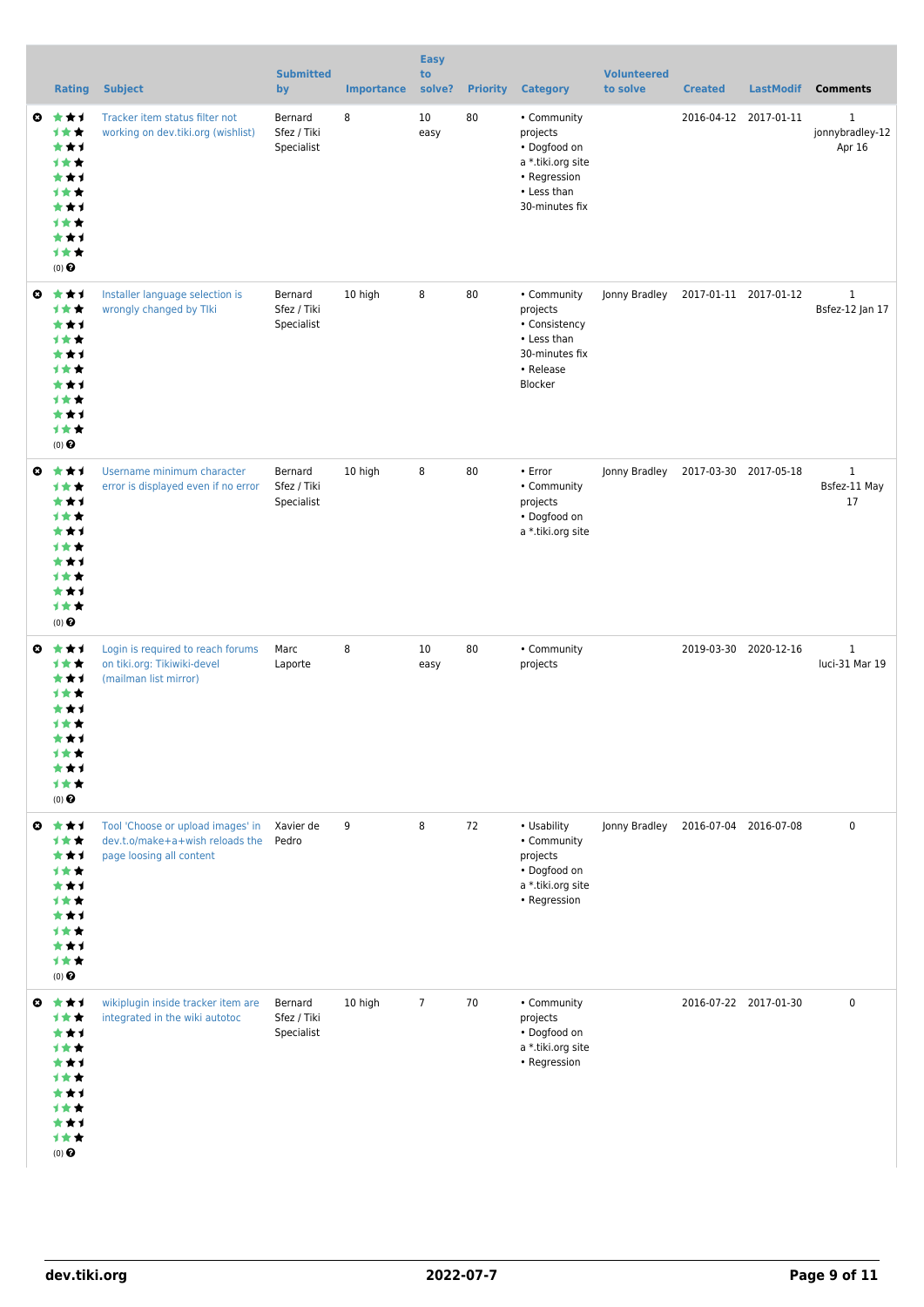|                       | <b>Rating</b>                                                                                            | <b>Subject</b>                                                                                                                      | <b>Submitted</b><br>by               | <b>Importance</b> | <b>Easy</b><br>to<br>solve? | <b>Priority</b> | <b>Category</b>                                                                         | <b>Volunteered</b><br>to solve | <b>Created</b> | <b>LastModif</b>      | <b>Comments</b>                      |
|-----------------------|----------------------------------------------------------------------------------------------------------|-------------------------------------------------------------------------------------------------------------------------------------|--------------------------------------|-------------------|-----------------------------|-----------------|-----------------------------------------------------------------------------------------|--------------------------------|----------------|-----------------------|--------------------------------------|
| $\bullet$             | ***<br>计女女<br>***<br>计女女<br>***<br>计女女<br>***<br>计女女<br>***<br>计女女<br>$(0)$ $\odot$                      | Google results for Tiki Wiki<br>Donation don't point where it<br>should                                                             | Bernard<br>Sfez / Tiki<br>Specialist | 10 high           | $7\overline{ }$             | 70              | • Error<br>• Community<br>projects<br>• Dogfood on<br>a *.tiki.org site<br>• Regression |                                | 2021-02-19     | 2021-05-26            | $\overline{2}$<br>Bsfez-26 May<br>21 |
| $\bullet$             | ***<br>计女女<br>***<br>计女女<br>***<br>计女女<br>***<br>计女女<br>***<br>计女女<br>(0)                                | Intertiki Fatal error: Unsupported<br>operand types in<br>include intertiki.php on line 41                                          | Xavier de<br>Pedro                   | 8                 | 8                           | 64              | • Error<br>• Community<br>projects<br>• Dogfood on<br>a *.tiki.org site                 | Nelson Ko                      |                | 2013-10-08 2013-11-21 | 3<br>koth-14 Nov 13                  |
| O                     | ***<br>计女女<br>***<br>计女女<br>***<br>计女女<br>***<br>计女女<br>***<br>1★★<br>$(0)$ $\odot$                      | 13.x: doc.t.o menu 43 (public info<br>for anons) doesn't show 'section<br>level 1' records, but only section<br>level 0 and options | Xavier de<br>Pedro                   | 8                 | 8                           | 64              | • Community<br>projects<br>• Dogfood on<br>a *.tiki.org site<br>• Regression            |                                |                | 2014-08-11 2014-08-14 | $\pmb{0}$                            |
| O                     | ***<br>计女女<br>***<br>计女女<br>***<br>计女女<br>***<br>1★★<br>★⊀<br>才女女<br>$(0)$ <sup><math>\odot</math></sup> | Mail Queue undefined method<br>Zend\Mail\Message::getRecipients<br>in 15.x (Zend2) compared to 12.x                                 | Xavier de<br>Pedro                   | 8                 | 8                           | 64              | • Error<br>• Support<br>request<br>• Community<br>projects<br>• Regression              | rjsmelo                        |                | 2016-03-24 2016-03-29 | $\pmb{0}$                            |
| $\bullet$             | ***<br>计女女<br>***<br>计女女<br>***<br><b>1**</b><br>***<br><b>1**</b><br>***<br>1★★<br>(0)                  | Quick Admin module no longer<br>assigned by default (starting from<br><b>Tiki 19)</b>                                               | Xavier de<br>Pedro                   | 8                 | 8                           | 64              | • Feature<br>request<br>• Community<br>projects<br>• Less than<br>30-minutes fix        |                                |                | 2018-10-29 2019-01-24 | $\mathbf{1}$<br>luci-29 Oct 18       |
| $\boldsymbol{\omega}$ | ***<br><b>1**</b><br>***<br>1★★<br>***<br>1 * *<br>***<br><b>1**</b><br>***<br>计女女<br>$(0)$ $\odot$      | Paid support page: remove<br>contradiction                                                                                          | Marc<br>Laporte                      | 8                 | 8                           | 64              | • Community<br>projects                                                                 |                                |                | 2021-11-25 2021-12-27 | 13<br>Bsfez-28 Nov<br>21             |